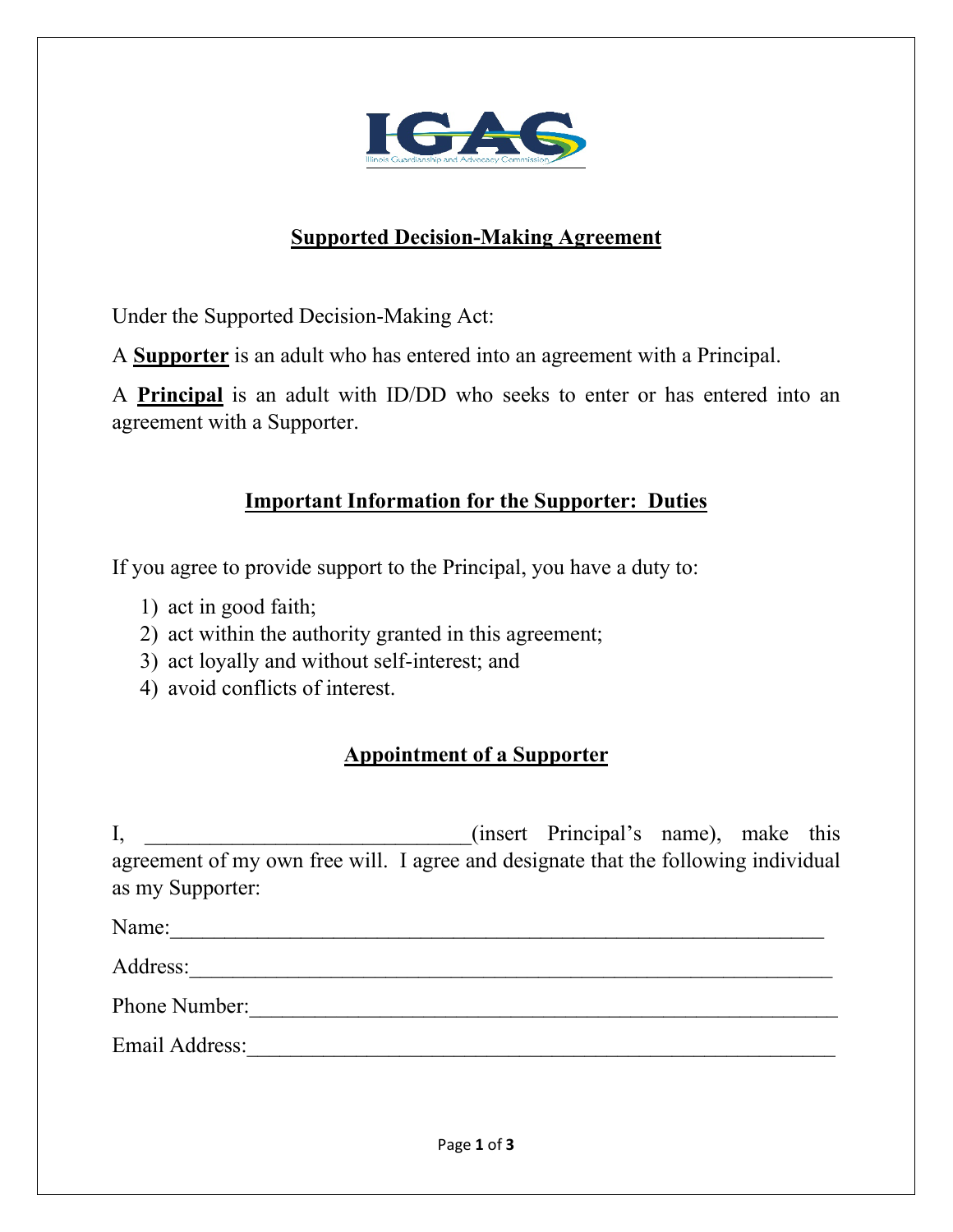My Supporter is to help me make decisions for myself and may help with making everyday life decisions relating to the following (items initialed by Principal):

| Obtaining food, clothing, and shelter.           |
|--------------------------------------------------|
| Taking care of my physical and emotional health. |
| Managing my financial affairs.                   |
| Applying for public benefits.                    |
| Helping me find work.                            |
| Assisting with residential services.             |
| Helping me with school.                          |
| Helping me advocate for myself.                  |
| Other, describe:                                 |
|                                                  |

## **My Supporter is not allowed to make decisions for me. To help me with my decisions, my Supporter may:**

- 1) help me access, collect, or obtain information that is relevant to a decision, including medical, psychological, financial, educational, housing and treatment records;
- 2) help me understand my options so that I can make an informed decision; and
- 3) help me communicate my decision to appropriate persons.

I want my Supporter to have (only items initialed by principal)

A release allowing my supporter to see protected health information under the Health Insurance Portability and Accountability Act of 1996, and/or confidential information under the Mental Health and Developmental Disabilities Confidentiality Act, and/or to see substance abuse records under Confidentiality of Alcohol and Drug Abuse Patient Records regulations is attached.

A release allowing my supporter to see educational records under the Family Educational Rights and Privacy Act of 1974 and the Illinois School Records Act is attached.